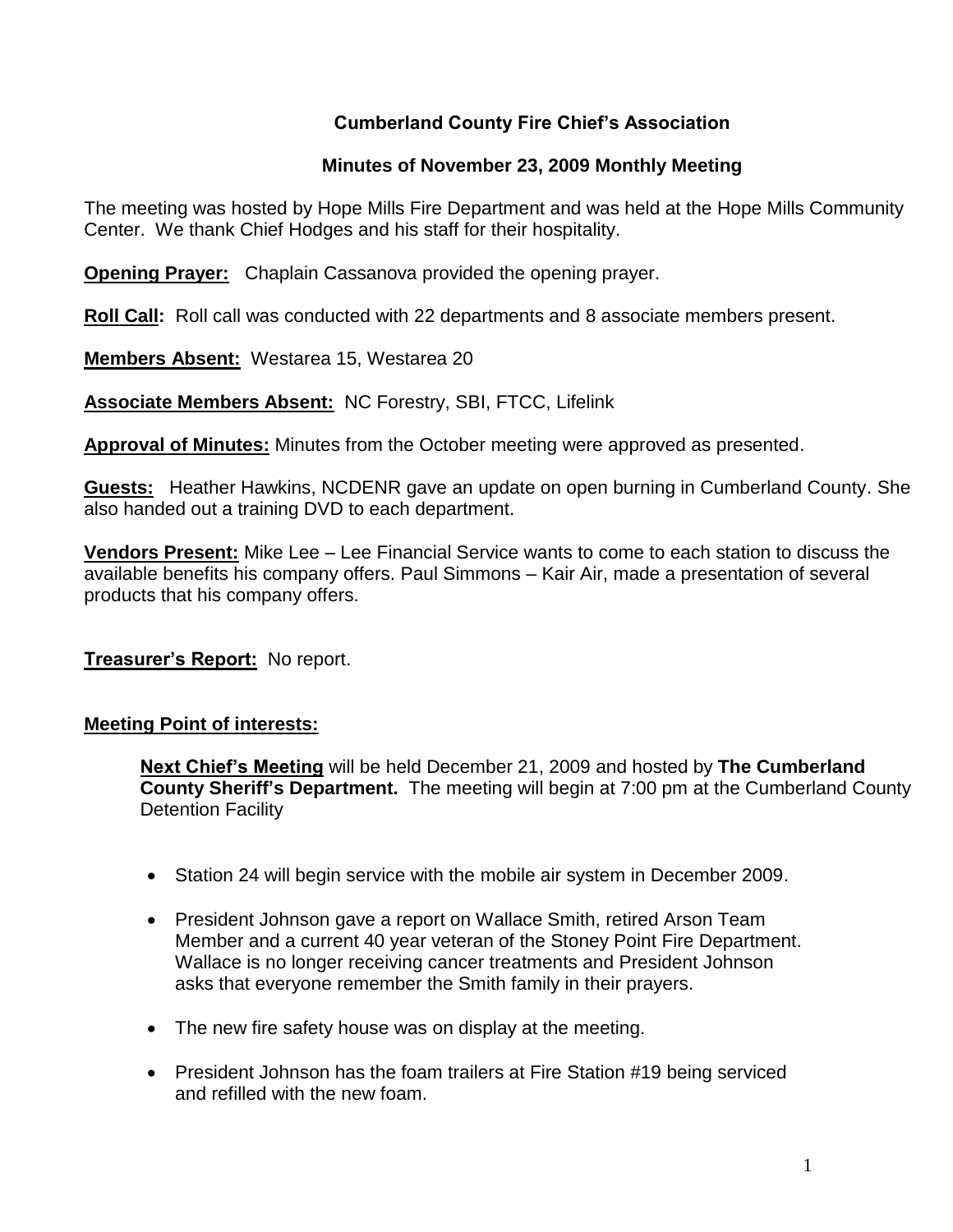Please begin filling out the ID card information sheets that are enclosed in your packets. This information will be loaded into the new ID card program.

# **OLD BUSINESS:**

• No old business.

# **NEW BUSINESS:**

• No new business

## **COMMITTEE REPORTS:**

### **I D CARD COMMITTEE** Lt. Tara Johnson (Stoney Point) Chairperson

 **FYI.** Fire Chiefs are required to send a signed letter or memo with a firefighter requesting an ID Card. For any questions or an appointment contact 424-0694 or e-mail at [tara@stoneypointfire.com](mailto:tara@stoneypointfire.com)

## **FIRE PREVENTION/EDUCATION COMMITTEE** Chief J. F. Hall (Bethany) Chairperson

• No report.

## **COMMUNICATIONS COMMITTEE** Chief B. Bullard (Stedman) Chairperson

 Director Currie has asked for a communications meeting to discuss the Viper talk groups. This meeting will be scheduled as soon as possible and information will be put out to all those wishing to attend.

## **STANDARDS & POLICY COMMITTEE** Chief K. Hall (Cumberland Road) Chairperson

• No report.

## **TRAINING COMMITTEE** Chief P. Strahan (Westarea) Chairperson

• No report.

### **MEMORIAL COMMITTEE** Chief R. Marley (Pearce's Mill) Chairperson

• President Johnson has appointed Chief Ronnie Marley as the new Chairperson for this committee. We thank Chief Blackburn for his many years of service to this committee.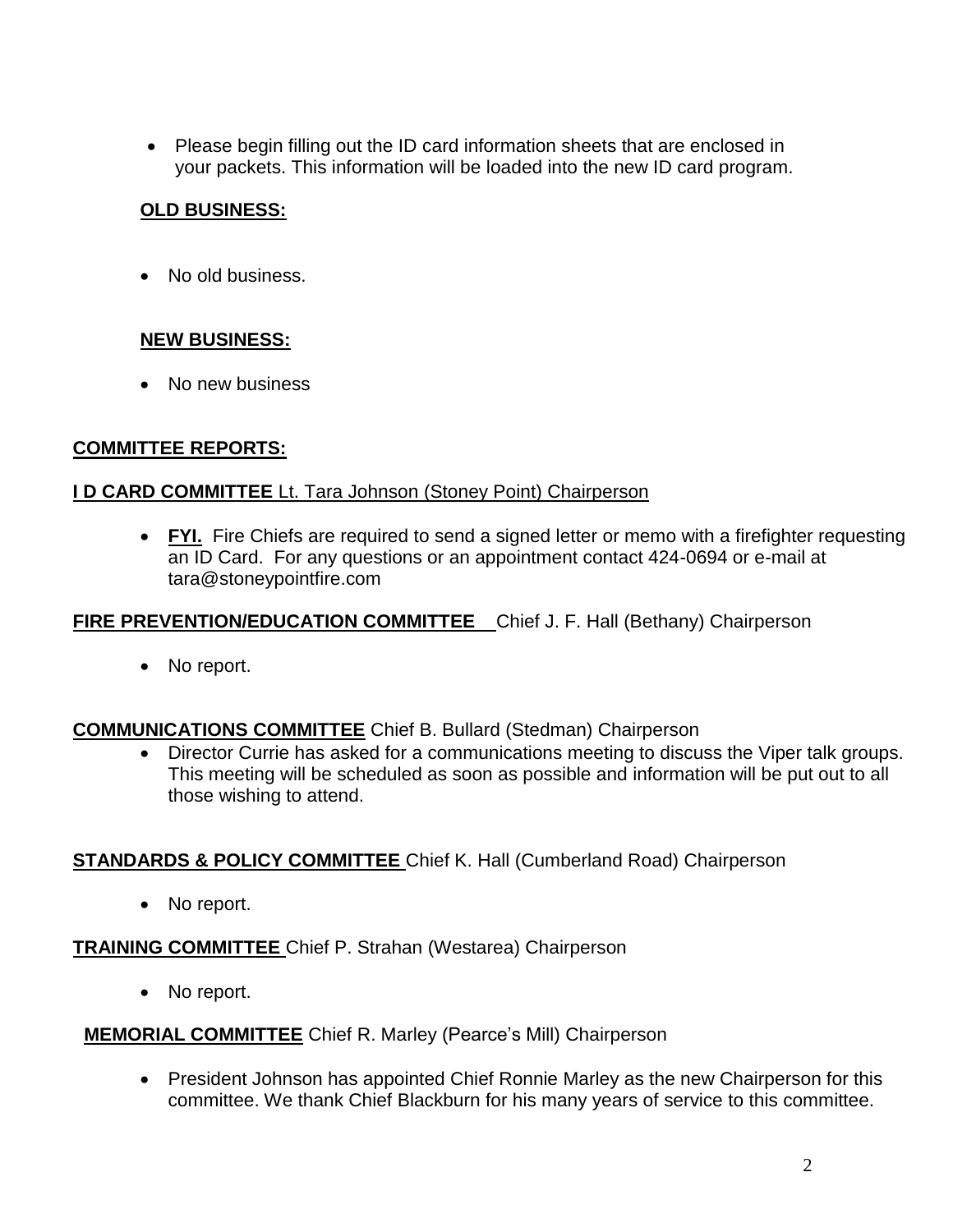# **AUTOMATIC AID/MUTUAL AID COMMITTEE** Chief Ake (Beaver Dam) Chairperson

• No report.

**FINANCE COMMITTEE** Deputy Chief Freddy Johnson Jr. (Stoney Point) Chairperson

• No report.

**RESCUE COMMITTEE** Deputy Chief Freddy Johnson Jr. (Stoney Point) Chairperson

No report

**EASTERN FIRE SCHOOL** Chief R. Marley (Pearces Mill) Chairperson

• No report.

## **ASSOCIATE MEMBERS REPORT**

### **EMERGENCY SERVICES DIRECTOR/ ECC-911** Kenny Currie, Director

• No report.

### **EMS DIRECTOR:** Michael Roye, Director

• The new INCEPT document will be forth coming. This State document outlines certain equipment issues as it relates to EMS responses.

**HAZMAT** BC Hieu Sifford, FFD - POC telephone for HAZMAT is 433-1729

• No report

## **FORESTRY DISTRICT** Ranger (TBD)

• No report.

## **FTCC** Ernest Ward

• No report.

## **SHERIFF'S OFFICE** Sheriff Butler

• No report.